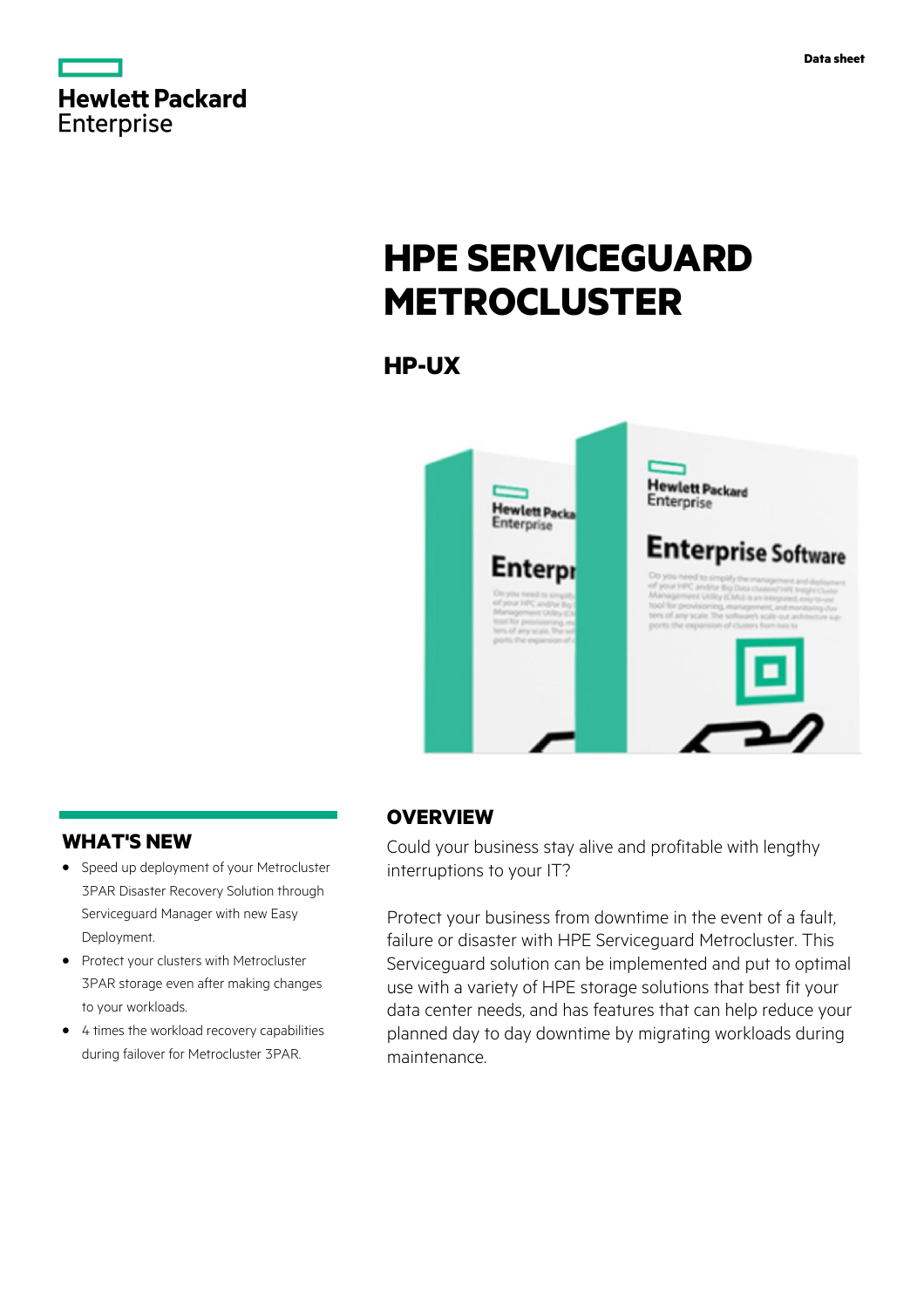<u> Tan</u>

## **FEATURES**

#### **Recover Your Mission-Critical Workload In The Event Of A Disaster And Routine Maintenance**

HPE Serviceguard Metrocluster will automatically failover to any data center in your Serviceguard cluster within 300km with host independent array replication.

Choose the failover that makes sense for you, Metrocluster supports both synchronous and asynchronous data replication modes.

Verify the currency and the integrity of your data while remaining confident that your business operations are not compromised.

Reduce time spent managing and monitoring your servers, and downtime during maintenance and upgrades while prioritizing your important workflows with automatic workload control and static load balancing utilizing failover capabilities to move your workloads.

Provide compatibility with remote copy for HPE 3PAR storage systems, Continuous Access EVA, Continuous Access XP and EMC SRDF